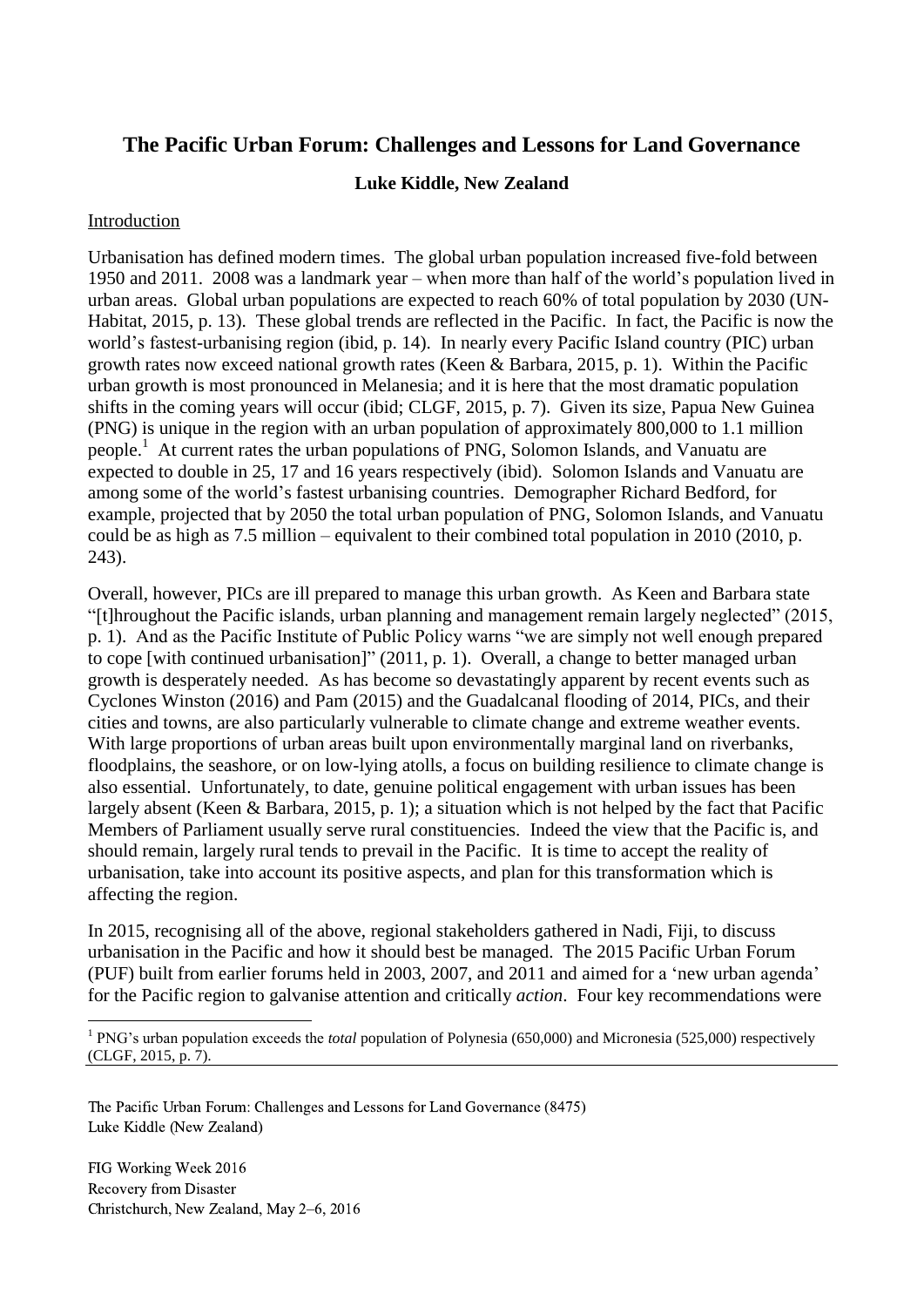endorsed through the official 2015 PUF resolution.<sup>2</sup> These were summarised as: (i) enhancing social equity; (ii) more comprehensively addressing issues of environment, resilience, and urbanisation; (iii) harnessing the urban economy; and (iv) strengthening urban governance (CLGF, 2015, p. 1–2). It was hoped that these would form the new urban agenda stakeholders were seeking (ibid, p. 1).

Reading further into the PUF official resolution and outcomes document these four recommendations can be further articulated simply as:

- 1. Undertaking housing and settlement upgrading programmes and improving access to land through partnerships (thus building social equity);
- 2. Addressing climate change through comprehensive urban vulnerability assessments and associated planning;
- 3. Recognising the importance of urban economies in the Pacific; and
- 4. Improving urban governance through policy development, supportive legislative frameworks, and capacity building.

This paper will, in turn, discuss the above four PUF resolutions – identifying the challenges they encompass, and indeed the opportunities they present, for PICs and potentially by extension for other Small Island Developing States (SIDS).

## Housing and Settlement Upgrading

One of the defining features of urbanisation in the Pacific has been the growth of informal settlements $3$  – particularly in the capitals of Melanesia. While data on informal settlements remains scarce and where available limited, it was estimated that in 2013 20–45% of the total urban population of the Melanesian capitals resided in informal settlements (Greater Suva 20%; Honiara and Port Vila 35%; Port Moresby 45%). Overall, across the Pacific, UN-Habitat estimates that around 24% of the urban population are living in informal settlements (FIG; 2016, p. 6). These proportions are estimated to grow considerably (World Bank, 2015, p. 5). Informal settlements are characterised by poor quality housing, overcrowding, environmentally marginal locations, and absent or limited supporting services such as water, electricity, waste collection, and roads. By their very definition all are characterised by insecurity of legal land tenure.<sup>4</sup> Overall, it is clear that poverty is increasingly concentrated in the urban areas of the Pacific, and predominantly so in

The Pacific Urban Forum: Challenges and Lessons for Land Governance (8475) Luke Kiddle (New Zealand)

**<sup>.</sup>**  $2$ <sup>2</sup> The 2015 PUF Resolution and Outcomes document can be accessed at

http://www.clgfpacific.org/userfiles/3/file/2015%20Pacific%20Urban%20Forum%20Resolution%20and%20Outcomes %20Document.pdf

<sup>&</sup>lt;sup>3</sup> Sometimes referred to as 'squatter settlements'.

<sup>&</sup>lt;sup>4</sup> Broadly, it is difficult to generalise across the informal settlements of the Pacific. In Fiji, for example, there are over 190 settlements nationwide (Kiddle, 2011, p. 85). These are on state, customary, and freehold land. Some of the settlements are congested (typically the settlements in central areas on state land) and some are more dispersed (typically the peri-urban settlements on customary land). Some settlements are large, some very small. Some are dominated by indigenous Fijian settlers, and some by Indo-Fijian settlers (and thus the styles of dwellings preferred by each ethnic group), and some settlements have roughly equal populations of both main ethnic groups (Kiddle, 2011).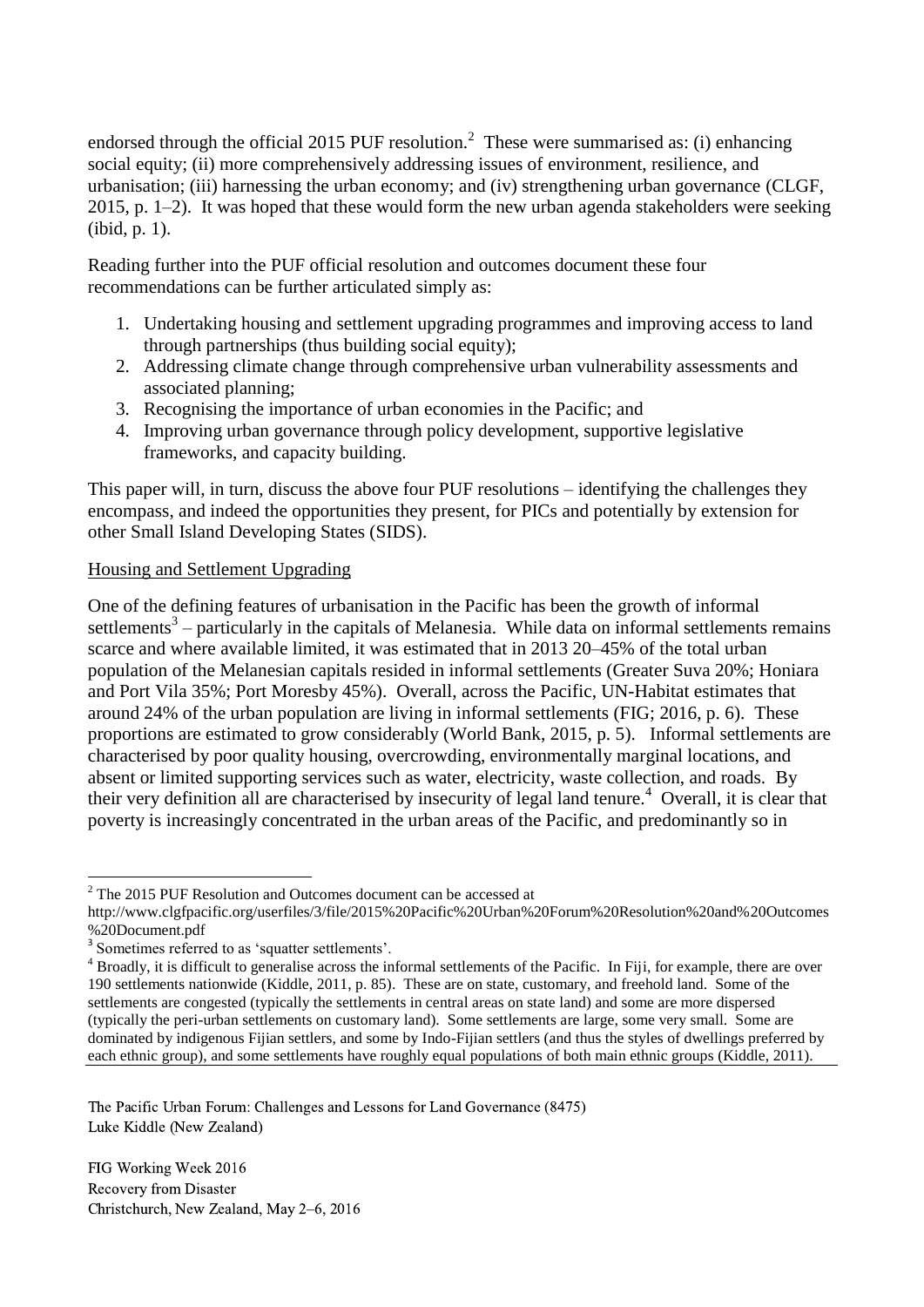informal settlements (PIPP, 2011, p. 3). Generally, as Jones writes, "the life of those living in the settlements is focused on survival and basic needs" (2012, p. 330).

Informal settlements on peri-urban land bring particular challenges, and are among some of the fastest growing in the region. These settlements, often on customary land and outside of formal city/town boundaries, are among some of the most poorly serviced informal settlements in the Pacific. *De facto* security of tenure in these areas often hinges on relationships and specific arrangements with customary landowners. Overall, government-led options for intervention for settlements on native land are more limited, and certainly more complex. Fiji, with considerable populations of informal settlers on tracts of native reserve land in peri-urban areas, is a case in point (Kiddle, 2011). Indeed the challenges of urban management are particularly pronounced in periurban areas. Storey, for example, writes that growth in peri-urban areas is "characterised by a contest for space, changing social structures, and fragmented institutions" (2005, p. 10).

Emerging theory suggests that understandings of security of tenure, and indeed approaches to housing upgrading, in informal settlements need to move beyond a legal/illegal dichotomy and focus on perceived security of tenure. A focus on perceived security of tenure accepts that a much broader continuum of land rights exist in any one context. Perceived security of tenure approaches also show that households may engage in processes thought vital to addressing growing informality, including 'self-help' housing investment (also known as 'housing consolidation'), even in the absence of legal security of tenure. The author's PhD research in Fijian informal settlements, for example, revealed that both perceived security of tenure and housing consolidation were more prevalent than might otherwise by expected – although there were important differences between indigenous Fijian and Indo-Fijian settlers<sup>5</sup> (Kiddle, 2011).

One of the principle advantages of perceived security of tenure approaches is that they promote a wider package of policy options for improving tenure security in informal settlements (which typically promotes housing consolidation and indeed the gradual increase in the quality of the housing stock over time<sup>6</sup> ). In particular, perceived security of tenure approaches typically favour in situ housing upgrading (rather than the typically used, and largely unsuccessful, resettlement approaches favoured by many Pacific Island governments to date).

The 2015 PUF recognised the importance of in situ settlement upgrading. Indeed, encouragingly, the PUF overtly stated and recognised the permanence of informal settlements (CLGF, 2015, p. 7). The PUF resolution and outcomes document also referenced the importance of pro-poor approaches including increasing the delivery of water, sanitation, and hygiene (WASH) services, and promoting access to affordable housing and serviced vacant land. The PUF also emphasised the importance of global and regional partnerships for delivering pro-poor housing solutions. It was, however, relatively silent on exactly what types of partnerships are necessary to make a critical difference. Nonetheless it is clear that, given the nature of the growing housing challenge in the Pacific, durable

The Pacific Urban Forum: Challenges and Lessons for Land Governance (8475) Luke Kiddle (New Zealand)

FIG Working Week 2016 Recovery from Disaster Christchurch, New Zealand, May 2–6, 2016

**.** 

 $<sup>5</sup>$  Indo-Fijian settlers typically felt much less secure than indigenous Fijian settlers (Kiddle, 2011).</sup>

<sup>&</sup>lt;sup>6</sup> Although this may only be to a point that generally low incomes allow (Kiddle, 2011; Walsh, 1978). In addition, lack of legal security of tenure also means that dwellings may ultimately need to be portable which discourages the use of permanent building materials such as concrete (Kiddle, 2011).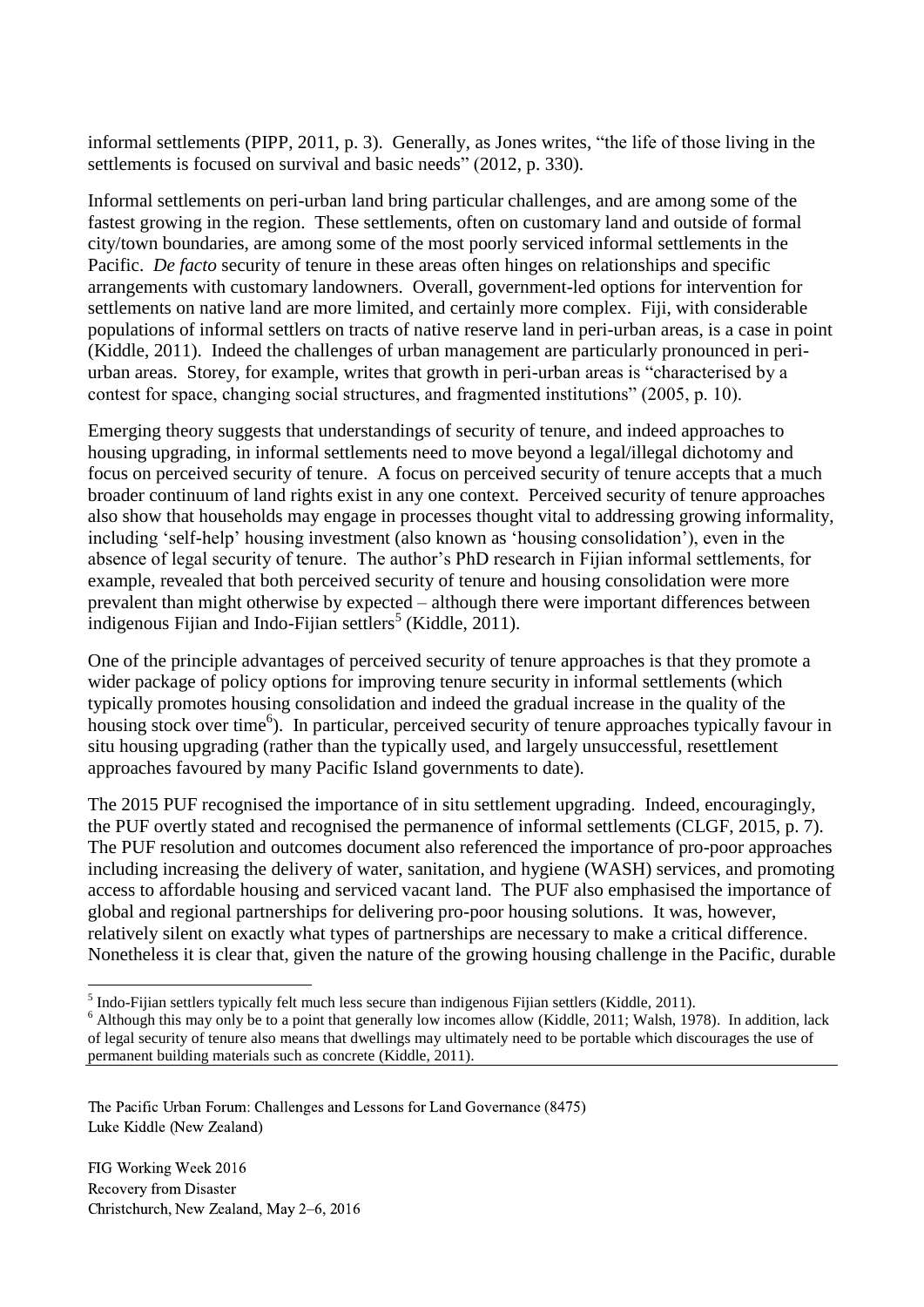and long-lasting partnerships are necessary between government agencies, development partners, civil society organisations, and the private sector too. Clear regional focal points, with adequate resources, are essential also. Drivers, and local urban champions who can advocate for the potential positives of urbanisation, are needed.

The PUF recognised the importance of improving the delivery of WASH services in Pacific Island cities and towns, particularly in the peri-urban communities. Asian Development Bank (ADB) data produced in 2012, for example, showed projections for 2015 water supply coverage ranging from lows of 40% and 60% in Marshall Islands and Vanuatu respectively to 100% in five developing PICs (Cook Islands, Federated States of Micronesia, Palau, Tonga, and Tuvalu) (PIC sample average: 85%). Sanitation was similar with adequate sanitation coverage<sup>7</sup> ranging (2015) projections) from lows of 59% and 65% in Marshall Islands and PNG respectively to 100% in the Cook Islands, Fiji, Palau, Solomon Islands<sup>8</sup>, and Tuvalu (PIC sample average: 88%) (ADB, 2012, p. 16).

Generally, access to WASH services is least adequate in informal settlements. Drought – as has been seen recently in parts of the Pacific due to El Niño – only exasperates the situation for informal settlers reliant on rainwater for a significant proportion of their water needs. It is Melanesia that has some of the largest WASH needs in the Pacific. Recent data, for example, shows that across all urban areas (including formal sewered housing areas) the use of shared or private unimproved toilets and open defecation is over 40% in PNG, 35% in Vanuatu, 19% in Solomon Islands, and 8% in Fiji (World Bank, 2015, p. ix). Clearly, there is a need for better WASH services in informal settlements particularly. However, solutions are not easy. A recent report<sup>9</sup> highlights that utilities are often constrained by technical, financial, and legal obstacles to serve informal settlements. For example, utilities often do not have a clear obligation to serve settlements, or may not have the authority to do so. And when authorisation is present, utilities tend not to prioritise extending services to informal settlements, as it is often more challenging than serving formal urban areas (ibid, p. x). Additionally, even where WASH services are provided, improving access can be inhibited by further obstacles such as household financial constraints, the nature of informal settlement connections<sup>10</sup>, and specific arrangements such as additional permissions and/or occupancy licenses from government authorities before connections can occur (ibid, p. xi & 17).

In summary, the challenges to improving WASH services in informal settlements are considerable. Solutions need to be context-specific, and may need to be implemented with limited technical and

<sup>9</sup> Unsettled: Water and Sanitation in Urban Settlement Communities of the Pacific (World Bank, 2015).

The Pacific Urban Forum: Challenges and Lessons for Land Governance (8475) Luke Kiddle (New Zealand)

FIG Working Week 2016 Recovery from Disaster Christchurch, New Zealand, May 2–6, 2016

 $\overline{\phantom{a}}$ 

 $<sup>7</sup>$  Defined as "access of excreta disposal facilities that prevent human, animal, or insect contact with excreta" (ADB,</sup> 2012, p. 15).

<sup>&</sup>lt;sup>8</sup> This projection appears high. Other Solomon Islands figures, for example, show that in Honiara 63% of households have their own or shared flush toilet, and that 14% of households own or share a pit toilet. The ADB data may mask some realities of access to sanitation. For example, in Honiara pit toilets common in informal settlements are often shared by upwards of 20 people (UN-Habitat, 2012, p. 14).

 $10$  For example, distribution may be at a community level via a single outlet or water meters may be at the edges of the settlement thus requiring household arranged and funded further distribution.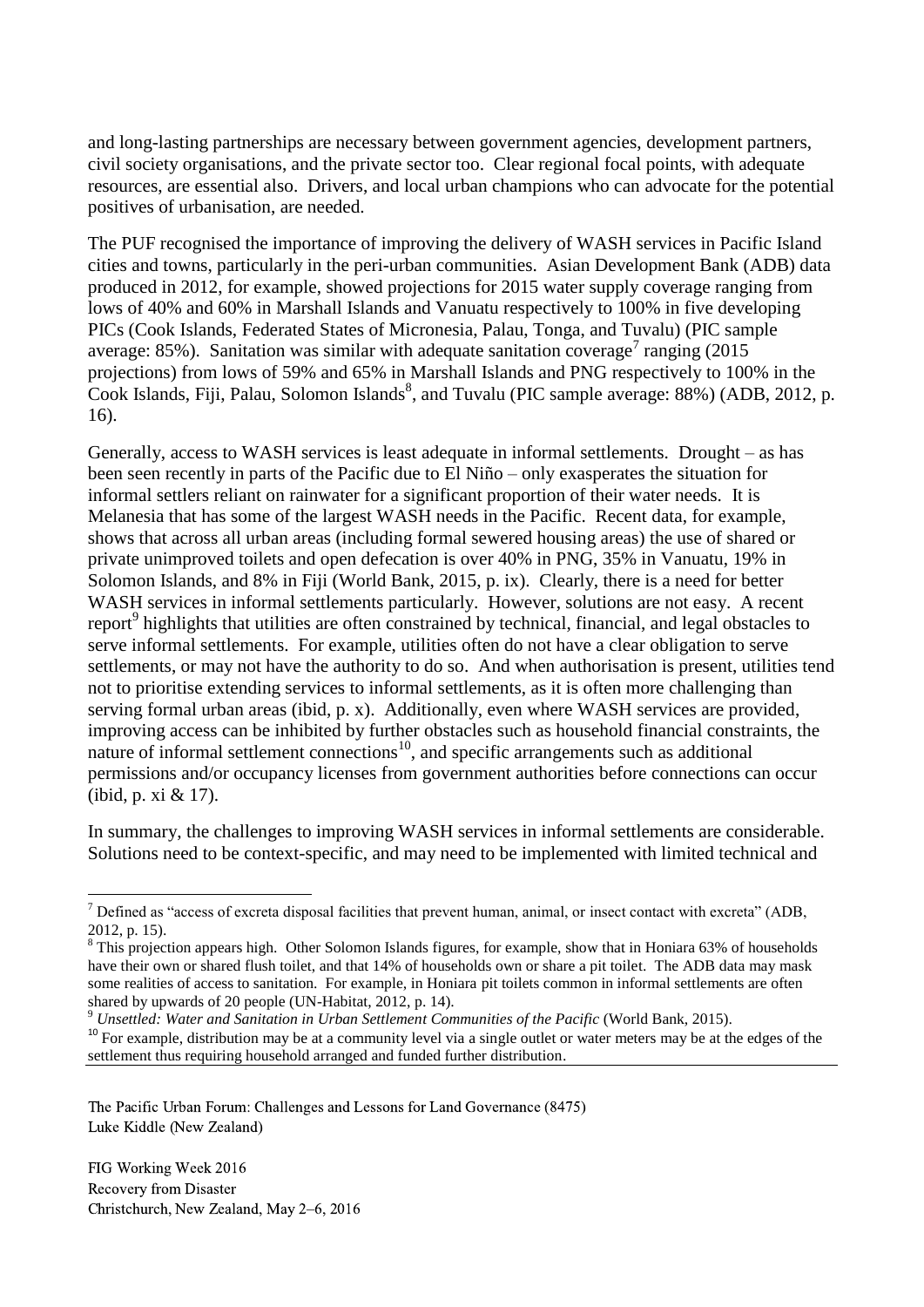financial resources. Clear national mandates, and clarifying organisational authorities between utilities, local government, and other actors is essential. Service level targets, particularly for informal settlements, need to be set. Innovative partnerships between utilities, local government, NGOs, and development partners are needed (World Bank, 2015, p. xi). Overall, utilities need to be actively encouraged to service informal settlements. Accepting the permanence of informal settlements is the requisite starting point here. Development partners can also play an important role in advocating for improving coverage in informal settlements – potentially through funding arrangement conditions in partnerships with utilities and government.

#### Addressing Climate Change

In addition to urbanisation, climate change has also defined modern times. It hardly needs to be stated that PICs and other SIDS are particularly vulnerable to climate change and extreme weather events through their size, geography, and relative remoteness. In addition, PICs generally lack sufficient capacity to respond and recover in the event of major extreme weather events; as Cyclones Pam and Winston and the Guadalcanal flooding in the last two years have so devastatingly exemplified. Certain communities within PICs, particularly informal settlements on environmentally-marginal areas, are also especially vulnerable. Highly populated, and often dense<sup>11</sup>, urban areas bring additional risks and challenges. Indeed the cities and towns of the Pacific are highly exposed to natural hazards and climate change extremes (ADB, 2013, p. 23).

The PUF recognised the criticality of responding adequately to climate change and called for five related and coalescing actions: (i) beginning and intensifying climate change vulnerability assessments; (ii) developing integrated climate change action plans; (iii) integrating these plans into specific urban policies and plans; (iv) accelerating action; and (v) ensuring all of the above feature in global climate change negotiations (CLGF, 2015, p. 9). Strategies and tools are numerous here; but should all be considered as efforts intensify to adequately build Pacific urban resilience to climate change. The PUF referenced the importance of: climate risk planning; preparedness, response and recovery planning; improving the resilience of urban infrastructure; adequately enforcing laws and regulations; reducing the carbon footprint of urban areas; improving water and waste management; and strengthening the enabling environment and generally building capacity to do all of the above (ibid, p. 8–9). Effective early warning systems are also desperately needed (ADB, 2013, p. viii). All of these, and probably more, are necessary.

UN-Habitat has been supporting selected PIC cities and towns to prepare comprehensive climate change vulnerability assessments. These have now been completed for Port Moresby, Honiara, Port Vila, Lami (Fiji), and Apia. These assessments aim to provide national and local government decision makers, and community leaders, with a basis of comprehensive information to enable adaption priorities and plans to be set, ideally ultimately as part of a much larger strategic urban planning process (UN-Habitat, 2014, p. 1). The Honiara assessment, for example, analysed vulnerability across the three key determinants of exposure, sensitivity, and adaptive capacity. The

The Pacific Urban Forum: Challenges and Lessons for Land Governance (8475) Luke Kiddle (New Zealand)

FIG Working Week 2016 Recovery from Disaster Christchurch, New Zealand, May 2–6, 2016

 $\overline{\phantom{a}}$ 

 $11$  Density is very high in certain urban areas of the Pacific including South Tarawa in Kiribati, Ebeye in the Marshall Islands, parts of Port Vila, and in Suva. The ADB has commented that these areas rival Asian cities in their density (2012, p. 8).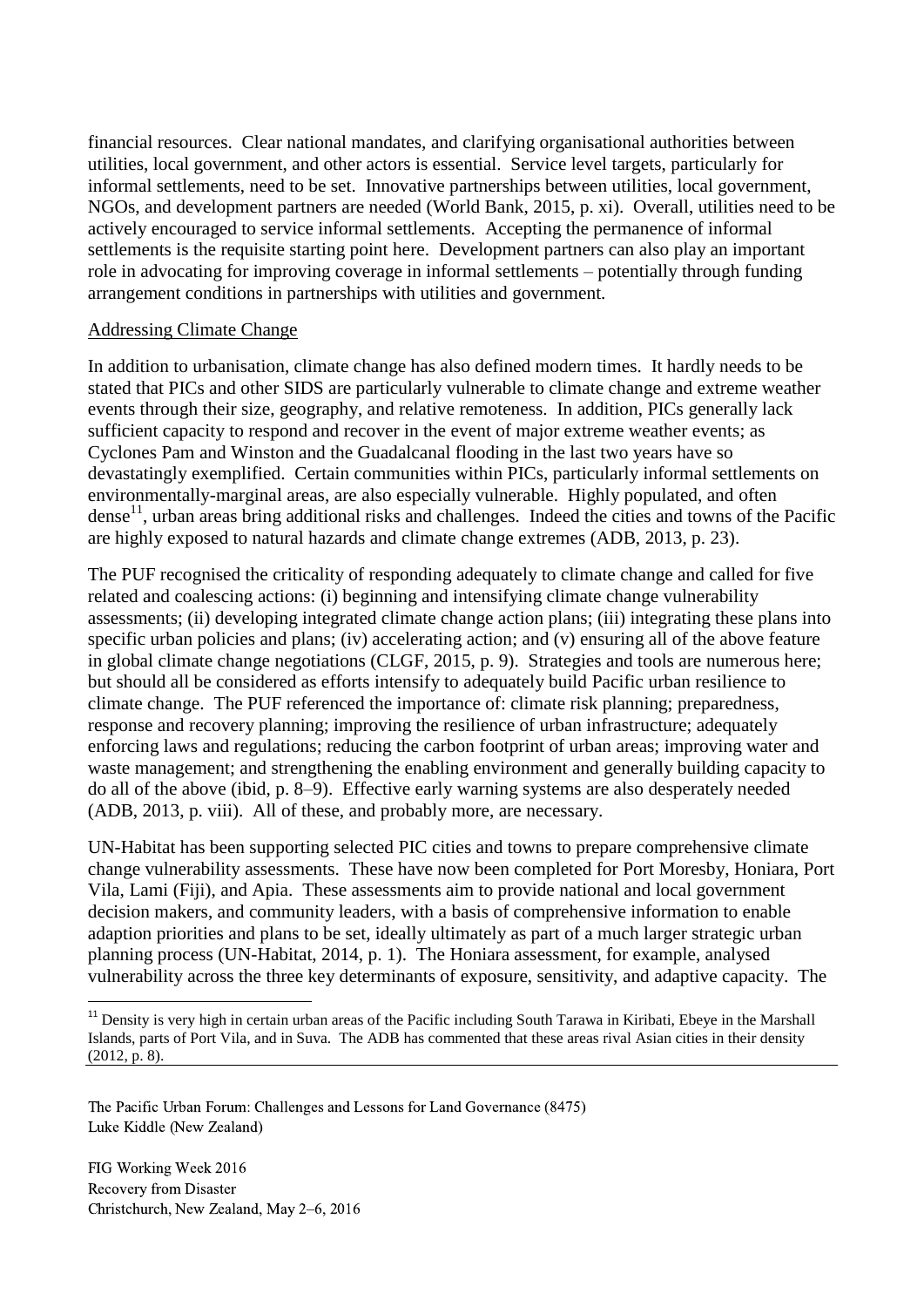assessment was able to graphically illustrate residential areas, as well as critical infrastructure, particularly exposed to extreme weather events. Notably the residential 'climate change hotspots' identified were largely informal settlements. Within the city<sup>12</sup>, for example, the assessment revealed that around 28,500 people (44% of the formal 2009 urban population) were exposed to flooding and 2,200 (3.5%) were at risk from storm surges.

The vulnerability of Honiara to extreme weather events was devastatingly exposed during the Guadalcanal flooding of 2014. The flooding resulted in the deaths of 22 people, most from the Koa Hill<sup>13</sup> informal settlement on the banks of the Mataniko River in central Honiara; destroyed or badly damaged hundreds of homes; and caused thousands of people to be relocated to evacuation centres for many weeks. The flooding also caused the country's sole international airport (sited on vulnerable flood prone land) to close for five days, destroyed a key bridge over the Mataniko River, and reduced the principal crossing to one lane before urgent repairs reopened the bridge to two-way traffic a week or so later. This damage to critical infrastructure severely affected the initial national and regional response to the disaster.

## Recognising the Importance of Pacific Urban Economies

It is now well recognised that urbanisation and economic growth are positively correlated (McGranahan & Satterthwaite, 2014, p. 19). Indeed cities are drivers of economic growth. Globally, this view has received increasing prominence and recognition – particularly since the publication of the *2009 World Development Report,* subtitled *Reshaping Economic Geography*  (World Bank, 2009). In the Pacific data shows, for example, that services (which are concentrated in urban areas) account for over half of GDP in most PICs (ADB, 2012, p. 11). The importance of urban economies to national economic growth was recognised by the PUF which highlighted "the strong links between *well managed* urbanization and improved economic growth prospects" (CLGF, 2015, p. 6, emphasis added).

However, despite the importance of Pacific cities and towns to national economic growth, many regional leaders believe that the Pacific is, and should remain, largely rural. As Keen and Barbara write "few Pacific leaders have come to terms with the reality of an urban Pacific and the need to manage cities (2015, p. 1). This rural bias, or 'anti-urbanism' as it was termed in early Pacific urban research and writing, is in part a hangover from colonial days when urbanisation was seen as something to avoid, indeed to actively discourage. In the colonial era, particularly in Melanesia, policies were put in place to actively discourage the movement of indigenous populations to the

The Pacific Urban Forum: Challenges and Lessons for Land Governance (8475) Luke Kiddle (New Zealand)

**<sup>.</sup>** <sup>12</sup> The official population of Honiara – within Honiara City Council boundaries – was approximately 65,000 people at the time of the 2009 Census. However, the population of greater Honiara which sprawls into Guadalcanal Province is probably more than 100,000 people.

 $\frac{13}{13}$  Koa Hill is a large informal settlement and is one of the most densely populated areas of the city. 2009 Census results show that it had a population of 1,166 people. The settlement spreads over approximately 16 hectares of low-lying areas close to the river and steep slopes further back that are prone to soil erosion (UN-Habitat, 2014, p. 25).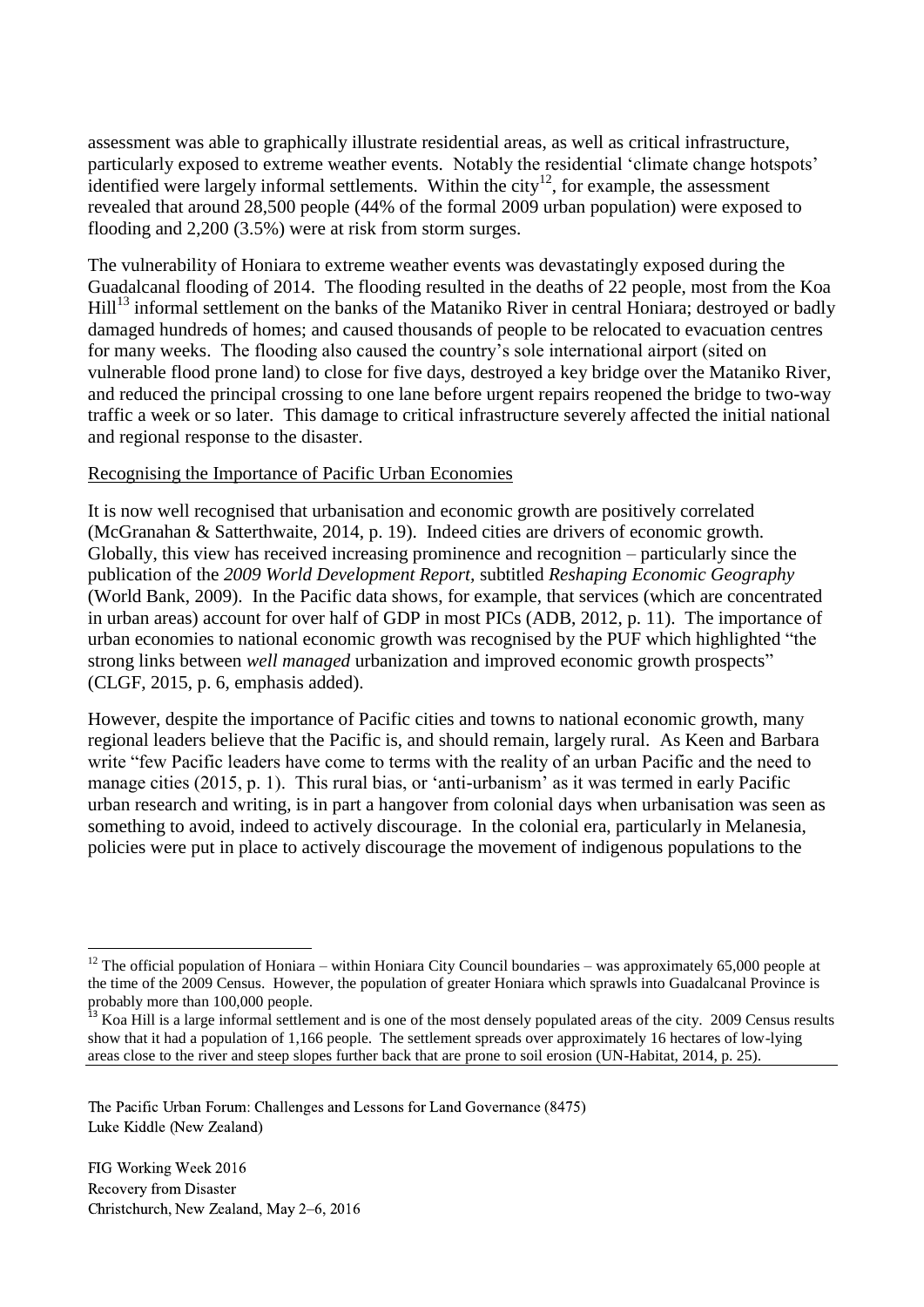towns (Connell & Lea, 1994 & 2002, p. 43). There is some irony in the fact that anti-urbanism<sup>14</sup> remains evident across the region – forming a peculiar colonial legacy (Connell, 2006).

Bias may contribute to the general neglect of the urban in the Pacific. However, correlations between urbanisation and GDP growth through expanded services and manufacturing sectors may not be as strong in the Pacific as in other areas of the globe. UN-Habitat, for example, highlights the special case of SIDS and writes that "in the case of some SIDS, urbanization has not brought the expected formal increase in GDP" – attributing this to their typical reliance on agriculture, tourism, and the informal sector (ibid).

The informal economy is often critically important in Pacific urban areas. Research by Union Aid Abroad in Honiara<sup>15</sup>, for example, revealed a hugely diverse range of informal livelihood activities that are utilised by individuals and households across the city. These range from, among others, selling produced goods such as vegetables, baked goods, and handicrafts, to trade in tobacco and betel nut, to more illicit activities<sup>16</sup>. Overall, the research showed almost all informal sector livelihood activities had a higher return than casual or low paid employment (Union Aid Abroad, 2008, p. 66). The PUF highlighted the importance of informal sector activities for livelihoods and urban economies in the Pacific, arguing "[t]here should be increased acknowledgement of the influence and contribution of the informal sector to the national and urban economy including in sustaining livelihoods (CLGF, 2015, p. 9). Developing local economic approaches that are based on *Pacific* opportunities (ibid, p. 10, emphasis added) is one of the logical starting points here for harnessing the value and vitality of the informal sector.

Improved urban-rural linkages are critical for leveraging countrywide benefits from the strength and importance of urban economies. These links are improving across the Pacific through advances in mobile phone technology, more accessible finance, and improved transport connections (Keen & Barbara, 2015, p. 2). These links act to underpin new economic activity and also financial transfers between urban and rural areas (ibid). Urban markets are increasingly important for both urban and rural livelihoods (ibid) and efforts to improve market infrastructure and connections are needed more than ever. In Solomon Islands, for example, although data is scarce, income earned at Honiara Central Market reaches back into Honiara's hinterland in Guadalcanal but also to many – if not all – of the nation's dispersed provinces.

In PICs, and in SIDS generally, rural and urban areas are becoming increasingly blurred. This is due to a number of factors including the small size of some PICs, improved rural-urban links as discussed above, and the increasing sprawl of Pacific urban areas out of traditional (and often

The Pacific Urban Forum: Challenges and Lessons for Land Governance (8475) Luke Kiddle (New Zealand)

FIG Working Week 2016 Recovery from Disaster Christchurch, New Zealand, May 2–6, 2016

1

<sup>&</sup>lt;sup>14</sup> This played out in Honiara after the Guadalcanal floods of 2014. Malaitans, for example, living in informal settlements in Honiara were among the worst affected by the flooding, and many Malaitan households were displaced to evacuation camps for many weeks. Eventually the government tried to encourage evacuees to move from the camps – but to home provinces, not previous locations, through the provision of one-way boat fares and basic relocation kits. <sup>15</sup> Stavin' Alive: Social Research on Livelihoods in Honiara (Union Aid Abroad, 2008).

<sup>&</sup>lt;sup>16</sup> Perhaps not surprisingly the average weekly returns from illicit activities were relatively high. The average returns from producing and selling the local homebrew *kwaso*, for example, were six times higher than the average waged work (Union Aid Abroad, 2009, p. 60).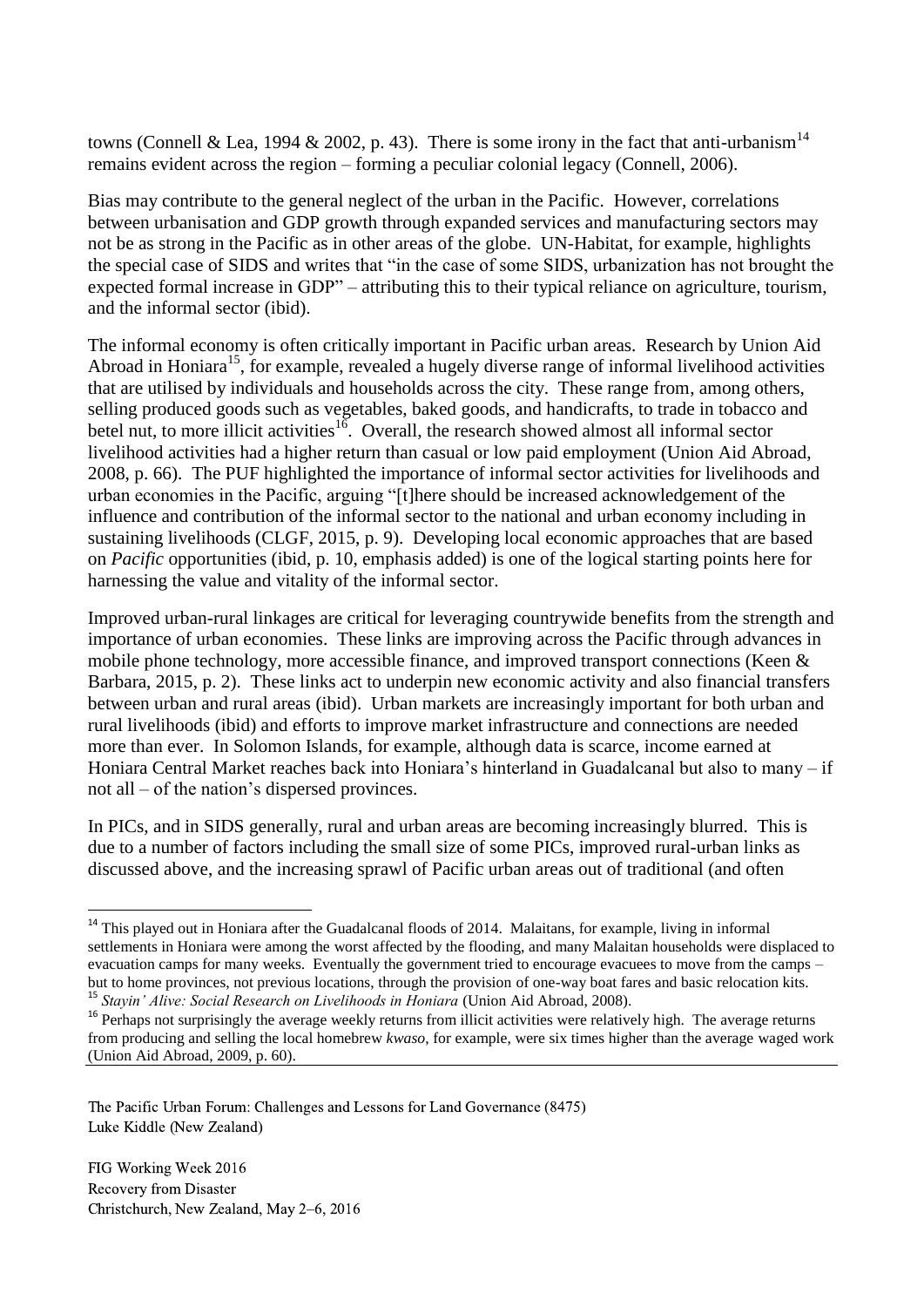static<sup>17</sup>) town boundaries into peri-urban areas. Ultimately, urban and rural development is linked through in-country flows of goods, people, and money. However, unfortunately, rural and urban development, and their institutions, are often seen as two quite distinct sets of issues by policymakers (ADB, 2015, p. 4). Indeed, in the Pacific, rural development policies are often seen as a means of promoting rural people to stay in rural areas. More integrated thinking, amid the recognition that rural and urban areas are interlinked, is needed.

#### Improving Urban Governance

Overall, across the Pacific, strategic approaches to managing urbanisation have been patchy. Indeed arrangements for urban governance across PICs are generally fragmented and often politicised (ADB, 2012, p. 21). Some nations, such as PNG, Fiji, Samoa<sup>18</sup>, and Tonga have developed national urbanisation policies or are in the process of developing one (Solomon Islands) – although, in some cases such as PNG, action has been limited (Keen & Barbara, 2015, p. 1). Only PNG, Fiji, and Samoa have dedicated government ministries for housing and urban development (ibid). As the PUF recognised, it is critical that the managed growth of cities and towns be enabled through local strategic policies and legislative frameworks and suitably capacitated institutions, leaders and professionals (CLGF, 2015, p. 2).

There are considerable challenges to effective land governance in PICs. The very nature of land tenure is perhaps foremost here. Most PICs have dual land tenure systems – where typically a formal system, often inherited from the colonial era, exists alongside various forms of customary/traditional systems linked to family or land-owing groups. These dual systems typically exist in parallel, and overlap and intersect to varying degrees of effectiveness (ADB, 2012, p. 22). All PICs are unique in their particular mixture of inherited and traditional land tenure systems. With regard to urban land governance specifically, approaches also differ. In some PICs, such as Fiji, Vanuatu, Kiribati, and Tuvalu, local urban governance is dominated by formal state institutions, whereas in others, such as Samoa and Tonga, traditional structures play a prominent role in urban governance. In other PICs urban governance comprises a combination of both systems working in tandem (ibid). Overall, in almost all PICs, customary systems of land governance are under increasing pressure (FIG, 2016, p. 7) from a diverse set of factors.

The Pacific Urban Forum: Challenges and Lessons for Land Governance (8475) Luke Kiddle (New Zealand)

**.** 

<sup>&</sup>lt;sup>17</sup> In many PICs formal town boundaries have not increased correspondingly with the growth of urban areas. In Honiara, for example, given much of the urban area extends into Guadalcanal Province, there have been periodic calls and efforts to extend the formal Honiara city boundary. Always, however, this has been stymied by land tenure complexities and the lack of useful dialogue between Honiara City Council and the Guadalcanal provincial administration. National level engagement, and political champions, are probably both needed for this important discussion to gain proper traction.

<sup>&</sup>lt;sup>18</sup> Samoa, for example, has recently produced a City Development Strategy (CDS) to address urban management concerns in greater Apia. The CDS forms a vision for greater Apia's development and feeds from a Climate Change Vulnerability Assessment, a spatial plan, and the Apia Waterfront Development Report. Samoa's dedicated Planning and Urban Management Agency (PUMA) is the lead agency charged with implementation of the CDS. Outputs of the CDS include the Apia Urban Profiling Report, a Local Area Infrastructure Plan, and an institutional review of PUMA (UN-Habitat, 2016, p. 1).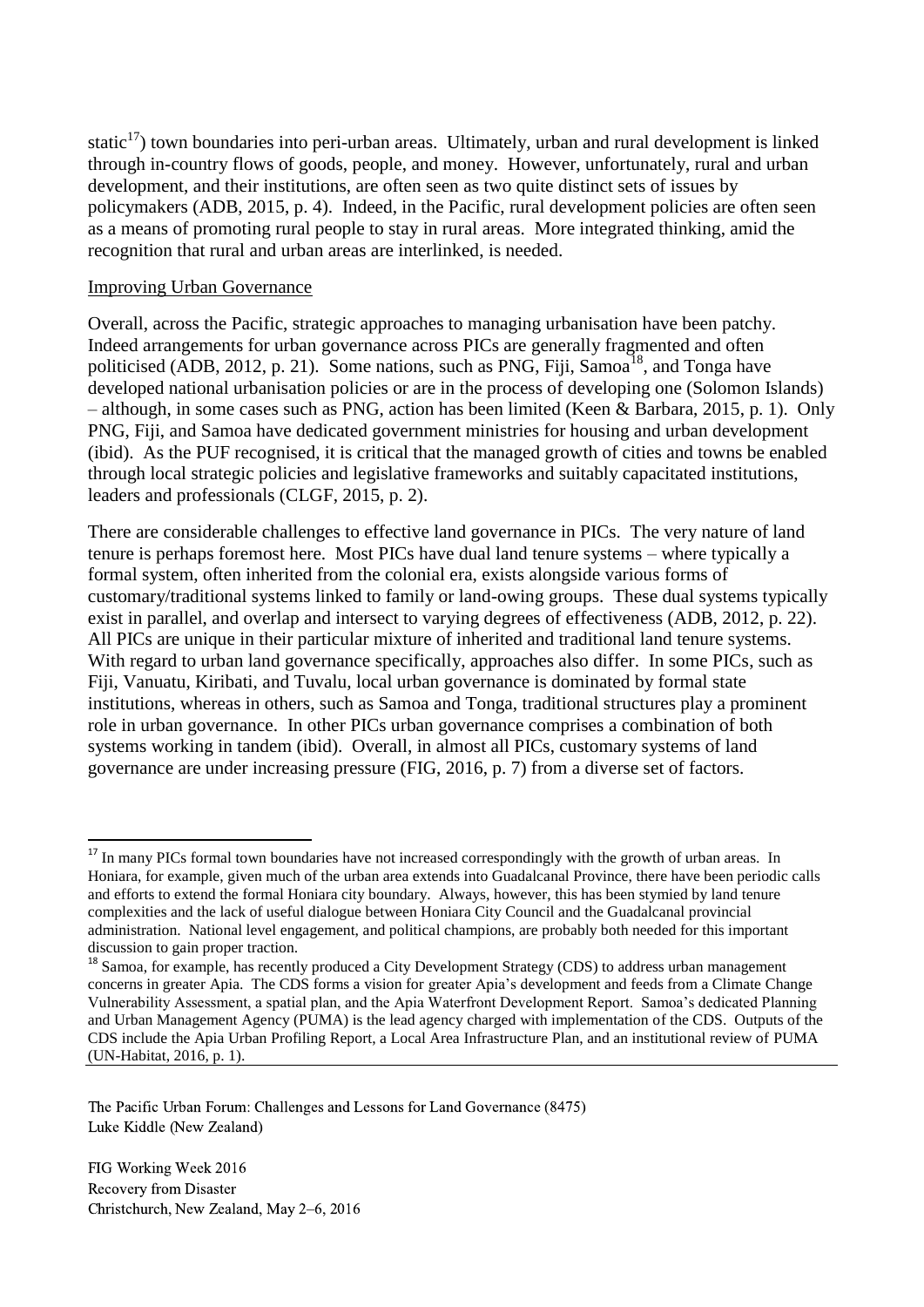Urbanisation is one of the strongest of these. In many PICs access to land has been a source of conflict (ibid); both localised and more encompassing $19$ .

In general, land governance is typically weak in PICs. This is due to a diverse set of capacity constraints, including, among others: (i) inherited colonial systems out of step with modern times and Pacific realities; (ii) insufficient financial resources; (iii) insufficient human resources (particularly trained planners); (iv) limited cross-functional government coordination; (v) the complexities and sensitivities around land ownership and tenure issues; (vi) inadequate enforcement; and (vii) limited mainstreaming of urban issues at the national level (ADB, 2012, p. 22  $\&$  23). In addition, many land administration reforms across PICs – typically project approaches – have failed for a variety of reasons to make a critical difference.

Honiara presents an illustrative, but unfortunately largely negative, example of urban land governance. In Honiara urban elites and native and non-native entrepreneurs have captured much of the public land by securing – often cheaply and sometimes corruptly – opaque and uncompetitive long, fixed-terms leases of state perpetual estates which are then developed or simply left idle (Williams, 2011, p. 2). The latter practice also acts to restrict the supply of land, in-turn inflating urban land prices typically beyond the reach of poor and middle-income earners (ibid). Unfortunately this has also meant that much of the public space in Honiara has gone – the previous central, beautiful, and incredibly popular Town Ground park a case in point (now a poorly constructed and unsightly shopping mall and hotel).

So what is required to strengthen urban land governance across PICs? The 2015 PUF outcomes document specified the importance of the continuation of the process of developing and implementing national urban policies which can act to coordinate the work of different sectors and tiers of government, allocate resources effectively, and establish incentives for sustainable practices (CLGF, 2015, p. 10). The PUF also called for: (i) continued work to fill policy and legislative gaps; (ii) capacity building across national and local government and for land professionals, policymakers, and political leaders alike; and (iii) multi-stakeholder partnerships to produce innovative and scalable solutions and appropriate financing mechanisms to address urban challenges (ibid, p. 10 & 11).

#### Taking the Agenda Forward

**.** 

The PUF resolution and outcomes document has effectively highlighted the challenges that continued urbanisation brings for PICs. Critical actions are identified for housing upgrading, building resilience to climate change, harnessing the strength of urban economies, and strengthening urban governance – although these actions are at times light on detail and of course progress can only be seen via action. The PUF identified a number of avenues, partners, and forums for raising awareness of Pacific urban realities. The PUF also emphasised the need for building a regional community of practice and knowledge repository on sustainable urbanisation. Clearly UN-Habitat can play a critical role here, although currently Pacific representation and resourcing is relatively limited. Clear country focal points – particularly in PICs without dedicated

<sup>19</sup> As was seen in the 'Tensions' in Solomon Islands, for example.

The Pacific Urban Forum: Challenges and Lessons for Land Governance (8475) Luke Kiddle (New Zealand)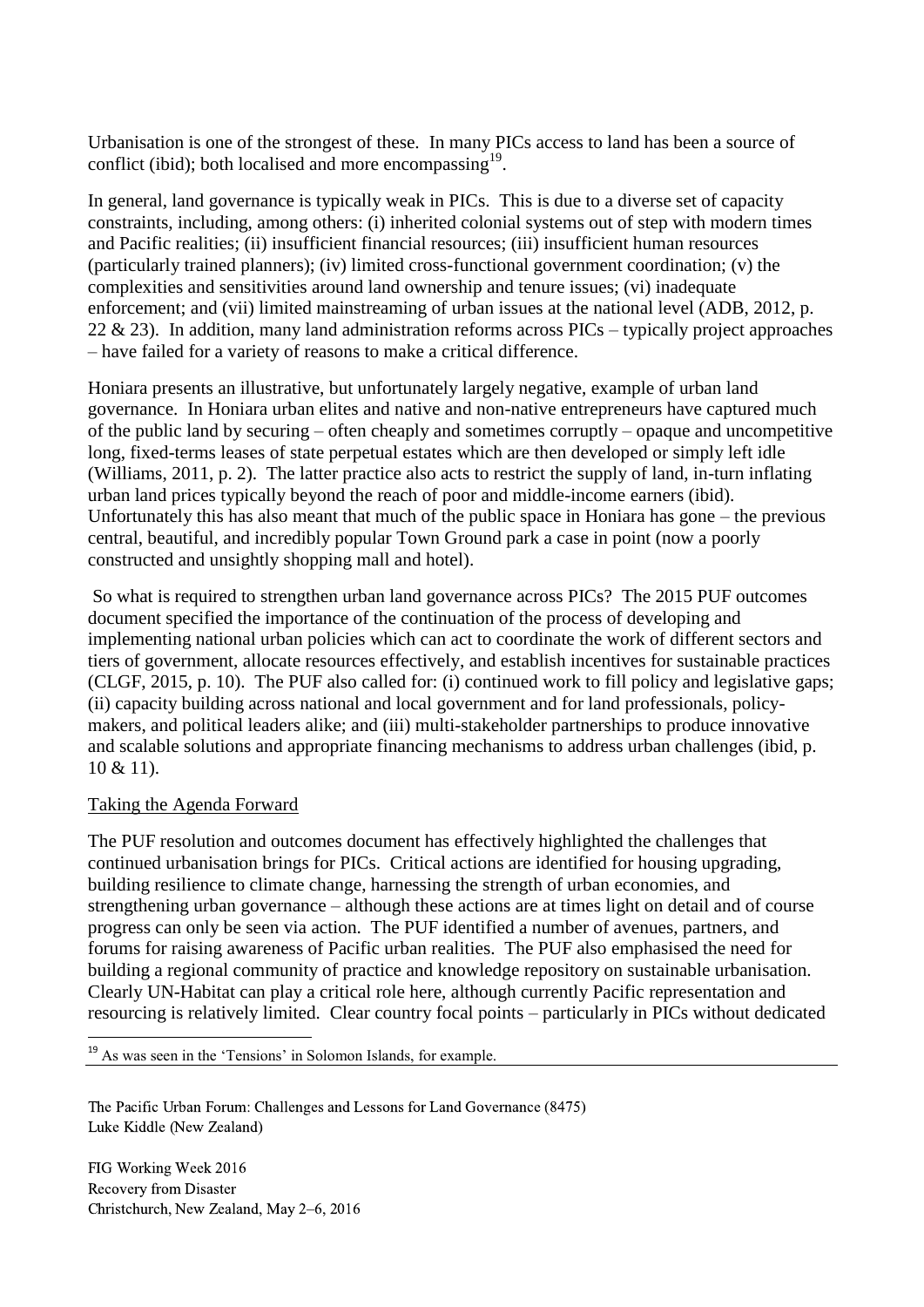government agencies for urban development – are also necessary. The proposed Regional Coalition of Small Island Developing States on Sustainable Urbanisation (CLGF, 2015, p. 12) could play a key role here – although it appears too early to see what exact shape this may take, and what traction it may gain. Overall, clear roles and responsibilities, particularly within individual PICs, are needed.

## Conclusion

According to current trends and projections much of the Pacific's future is an urban future. The twin challenges of urbanisation and climate change present an opportunity for a renewed urban focus (UN-Habitat, 2015, p. 1). Indeed urban areas are vital for building resilience (Hornweg & Freire, 2013, in ibid). What seems essential is raising awareness of the urban reality facing the Pacific, and the 2015 PUF was very clear about the importance of advocacy and momentum. Ultimately, political will is needed to adequately address the challenges of an increasingly urban Pacific. Prevailing attitudes must adjust. Informal settlements, for example, are highly likely to be permanent. Recognising that Pacific cities and towns are engines of growth is essential, and reinforcing this – in ways that reflect Pacific realities such as the importance of the informal sector – is perhaps one of the biggest opportunities for moving towards a 'new urban agenda' that can be embraced by all.

As the PUF so rightly recognised, partnerships – between national and local government, and with NGOs, the private sector, and external development partners – will be needed. Critically, these partnerships will need to be led by PICs themselves. Land governance projects and agendas driven by donors have typically failed across the Pacific. As the PUF recognised, PIC-led efforts to strengthen land governance and confront urban realities need to start from comprehensive urbanisation policies and guiding strategic frameworks – preferably spearheaded by dedicated government agencies. Reaching out to development partners – typically nervous about land tenure sensitivities and past failed projects – may be necessary.

Continued urbanisation in the Pacific is inevitable. However, the continued unplanned, uncoordinated, and generally haphazard growth of Pacific cities and towns does not have to be so. It is time to embrace urbanisation, and its positive aspects, and to adequately plan for much larger – and more liveable – Pacific cities and towns.

## References

Asian Development Bank (ADB). (2012). *The state of Pacific cities and towns: Urbanization in ADB's Pacific developing member countries.* Manila: Asian Development Bank. Retrieved from: http://www.adb.org/sites/default/files/publication/29765/state-pacific-towns-cities.pdf

Asian Development Bank. (2013). *Moving from risk to resilience: Sustainable urban development in the Pacific.* Manila: Asian Development Bank. Retrieved from: http://www.adb.org/sites/default/files/publication/31200/moving-risk-resilience-sustainable-urbandevelopment-pacific.pdf

The Pacific Urban Forum: Challenges and Lessons for Land Governance (8475) Luke Kiddle (New Zealand)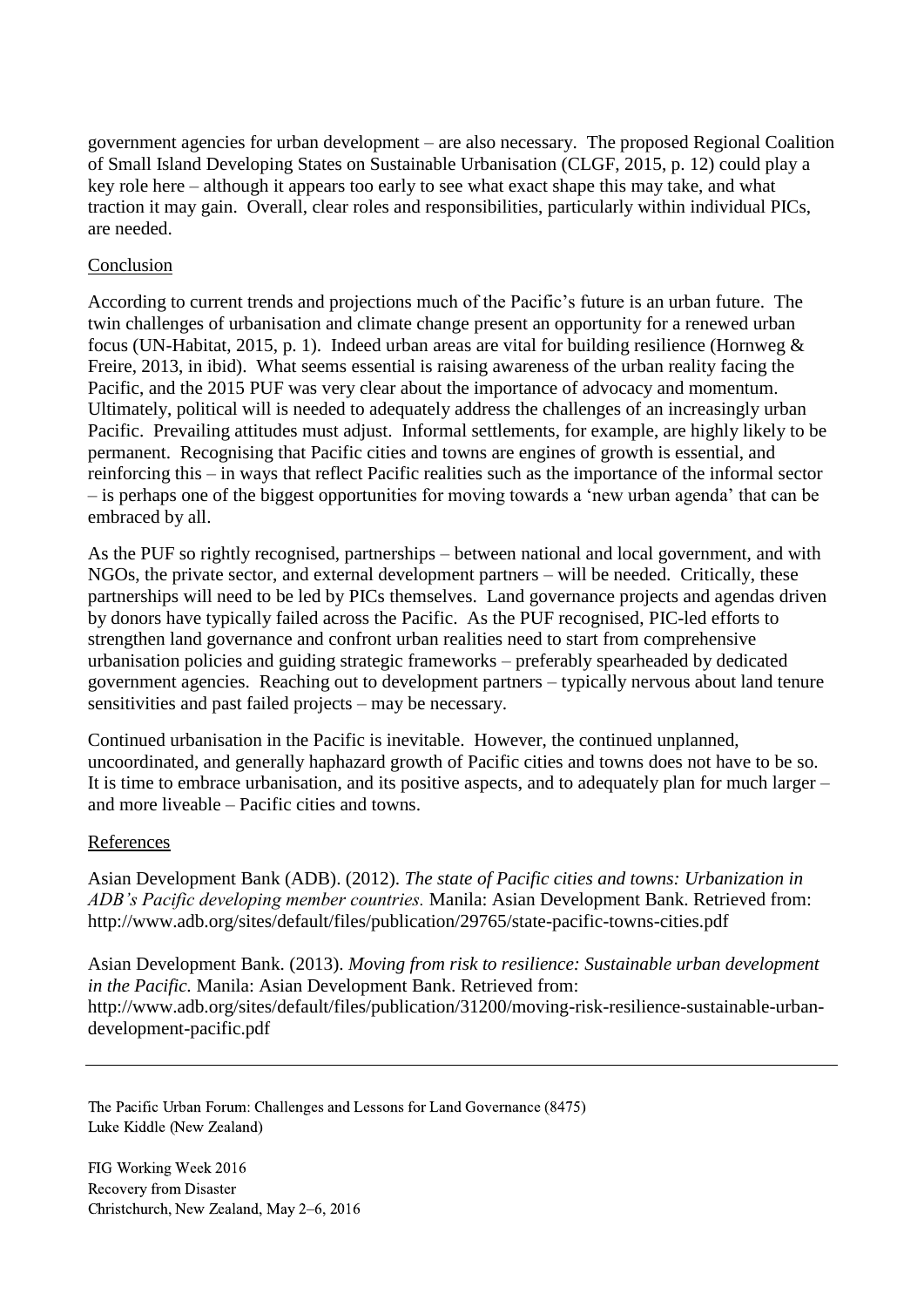Asian Development Bank. (2015). *Solomon Islands country partnership strategy: Urban sector assessment – Issues paper for stakeholders consultation, Honiara, 13 October 2015.* Manila: Asian Development Bank

Bedford, R. (2010). Responding to the urbanisation of Melanesia's populations: A critical  $21<sup>st</sup>$ century challenge. *Pacific Economic Bulletin*, 25(3), 242–244.

Commonwealth Local Government Forum (CLGF). (2015). *Pacific Urban Forum 2015: Towards a new urban agenda: Harnessing opportunities in a post-2015 environment.* Retrieved from: http://www.clgfpacific.org/userfiles/3/file/2015%20Pacific%20Urban%20Forum%20Resolution%2 0and%20Outcomes%20Document.pdf

Connell, J. (2006). Migration, dependency and inequality in the Pacific: Old wine in bigger bottles. In S. Firth (Ed.), *Globalisation and governance in the Pacific Islands*. (pp. 59–80 & 81–106). Canberra: The Australian National University E Press. Retrieved from: http://epress.anu.edu.au/ssgm/global\_gov/pdf/ch04.pdf & http://epress.anu.edu.au/ssgm/global\_gov/pdf/ch05.pdf

Connell, J., & Lea, J. (1994). Cities of parts, cities apart? Changing places in modern Melanesia. *The Contemporary Pacific,* 6(2), 267–309.

Connell, J., & Lea, J. P. (2002). *Urbanisation in the island Pacific: Towards sustainable development*. London: Routledge.

FIG. (2016). *Concept note and challenges statement: SIDS workshop 30 April–1May, FIG working week 2016.* Draft, 18 February.

Jones, P. (2012). Searching for a little bit of utopia – understanding the growth of squatter and informal settlements in Pacific towns and cities. *Australian Planner,* 49(4), 327–338.

Keen, M. & Barbara, J. (2015). *Pacific urbanisation: Changing times* (State, Society & Governance in Melanesia, In Brief No. 64)*.* Retrieved from: http://ips.cap.anu.edu.au/sites/default/files/IB-2015- 64-Keen%2BBarbara.pdf

Kiddle, G. L. (2011). *Informal settlers, perceived security of tenure and housing consolidation: Case Studies from urban Fiji* (Unpublished doctoral thesis). Victoria University of Wellington, Wellington, New Zealand.

McGranahan, G. & Satterthwaite, D. (2014, June). *Urbanisation concepts and trends* (International Institute for Environment and Development Working Paper)*.* London: International Institute for Environment and Development. Retrieved from: http://pubs.iied.org/pdfs/10709IIED.pdf

The Pacific Urban Forum: Challenges and Lessons for Land Governance (8475) Luke Kiddle (New Zealand)